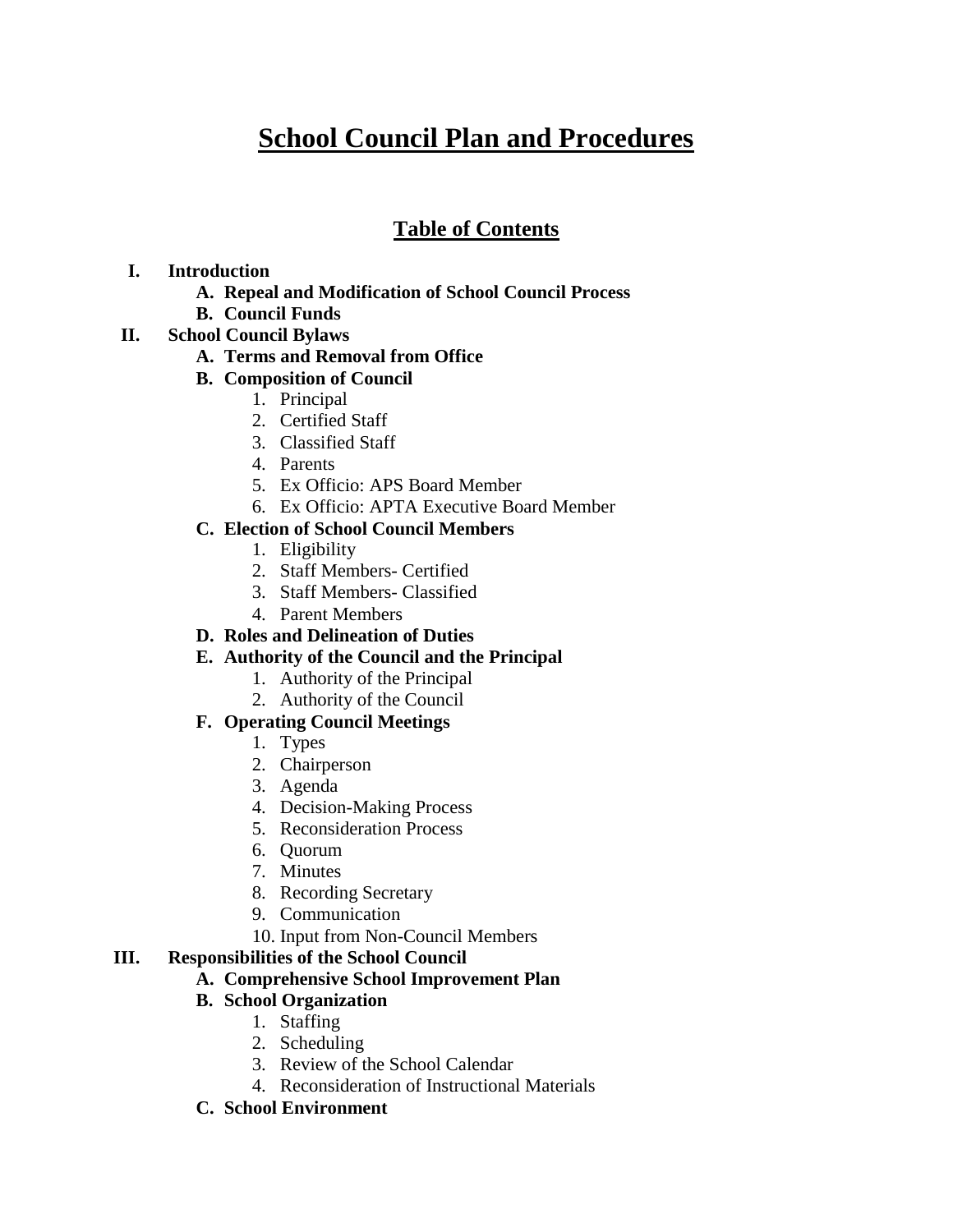### **D. Student Activities**

- **E.** Selection Process for School Level Classified & Certified Positions
	- 1. Vacancy
		- 2. Criteria
		- 3. Review of Applications
		- 4. Interview
		- 5. Selection
		- 6. Reporting

# **F. Selection of a Principal**

## **IV. Committee System**

## **A. Establishment and Structure**

- 1. All Committees
- 2. Standing Committees
- 3. Ad Hoc Committees

## **B. Other District and School-Based Committees**

## **C. Selection of Committee Members**

- 1. Standing Committees
	- a) Requisite Membership
	- b) Notification
	- c) Process
	- d) Appointment
	- e) Vacancies
- 2. Ad Hoc Committees
	- a) Notification
	- b) Appointment
	- c) Vacancies
- 3. Term of Service
	- a) Standing Committees
	- b) Ad Hoc Committees
- 4. Removal from a Committee
- 5. Chairperson
- 6. Decision Making
- 7. Meetings
- 8. Quorum
- 9. Resources

# **V. Council Code of Ethics**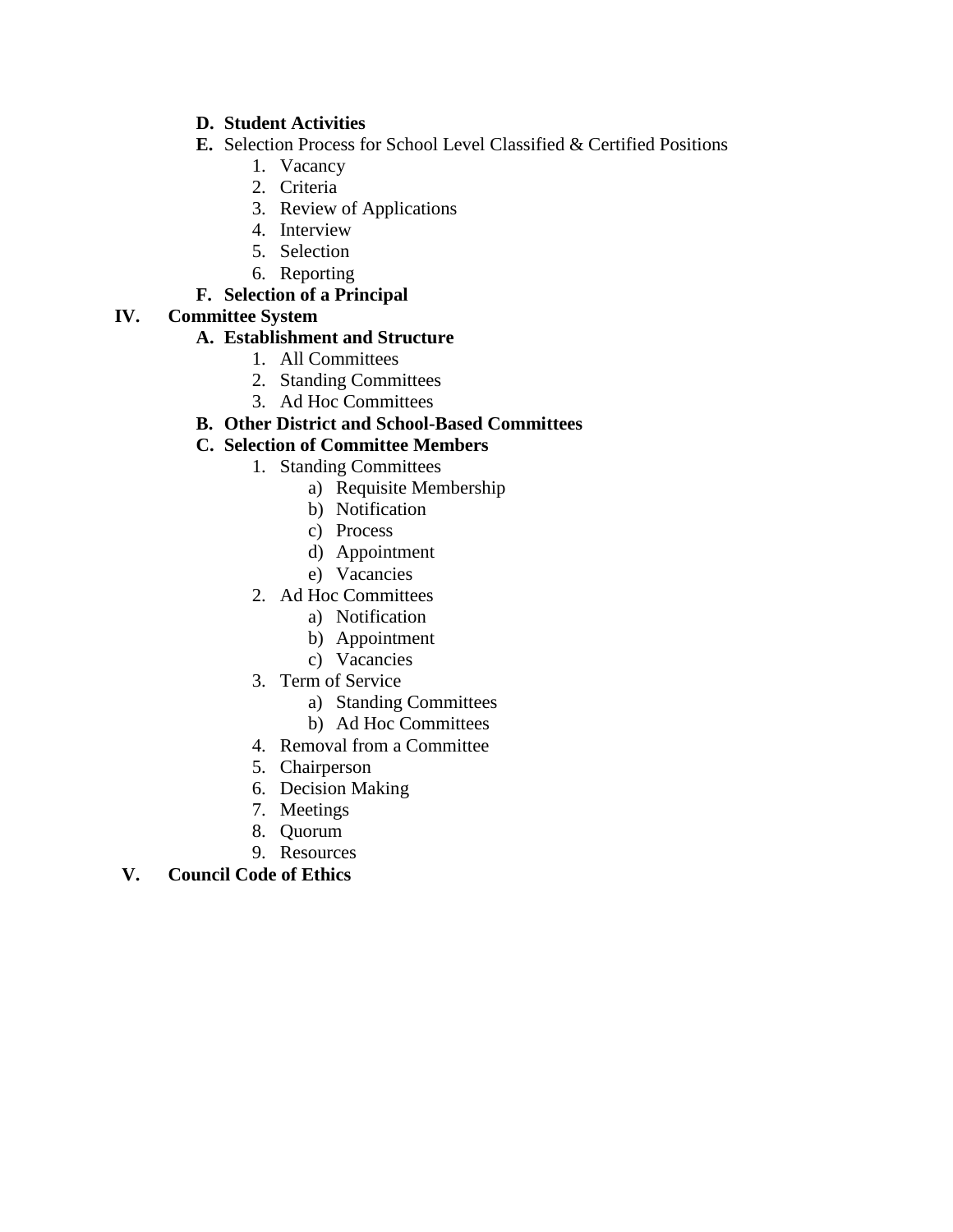# **School Council**

# **I. Introduction**

As a one-school district, Anchorage has adopted many of the school-based decision-making (SBDM) practices, which are performed by the Anchorage Board of Education. Therefore, the Anchorage Board of Education (henceforth: the Board or the School Board) has exempted the Anchorage Independent School District from the legal requirements of School-Based Decision Making.

However, the Board has concluded that the concepts of a School Council can be used to improve our decision-making process, through the inclusion of multiple stakeholders. Specifically, the Board seeks regular, orderly, and systematic input from parents and staff on school decisions. Anchorage is a small school district. Its continuation and success depend on well-informed teamwork. The procedures that follow create an on-going Council of staff and parents who will seek and provide input to the Board in certain areas of school life. These are:

- School Environment
- School Organization
- Student Activities

## **A. Repeal and Modification of School Council Process**

The Anchorage School Council is a standing committee of the Anchorage Board of Education. As such, the Board may repeal the standing committee known as the Anchorage School Council. The Board also may modify the guidelines under which the Council operates.

## **B. Council Funds**

The Council will not need any funds to operate. Supplies, equipment, secretarial work, etc. will be provided as needed through the administrative offices of the Anchorage School District.

# **II. School Council Bylaws**

# **A. Terms and Removal from Office**

Parent and staff members on the Anchorage School Council will serve a maximum of two (2) consecutive two (2) year terms, with each service year beginning on January 1 and ending on December 31. After sitting out of council for a period of two (2) years, an individual again becomes eligible as a candidate for Council. Council members are expected to attend all Council meetings. Any Council members failing to attend two (2) consecutive Council meetings, unless excused by the Council for satisfactory reasons, may be removed from the Council. Following two (2) consecutive unexcused absences from regular Council meetings, the member shall be given the opportunity for a hearing with Council on his/her absences if the Council chooses to initiate removal of the Council Member. The Council may vote to remove a member from the Council after the hearing. If the Council chooses, they may request that the Superintendent provide a Hearing Officer to preside over the hearing.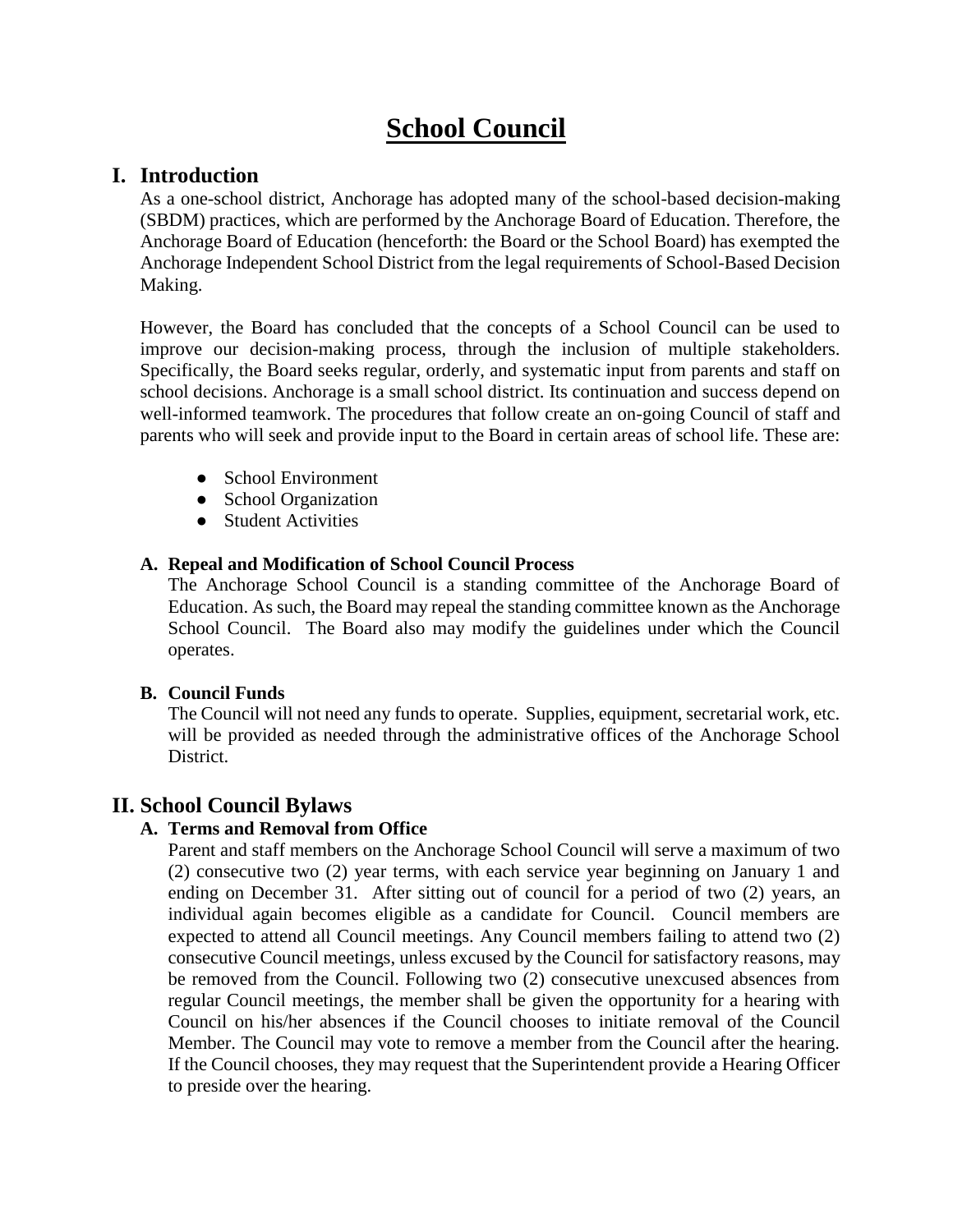## **B. Composition of Council**

The School Council shall consist of:

- **1. Principal** (who serves as both a voting member and the chairperson of the Council)
- **2. Certified Staff:** Four (4)
	- One certified staff member serving primary grade levels (K-3)
	- One certified staff member serving intermediate grade levels (4-5)
	- One certified staff member serving middle school grade levels (6-8)
	- One certified staff member working in the field of Essential Arts or Special Education
- **3. Classified Staff:** One (1)
- **4. Parents**: Four (4) Parents (or legal guardians)

When recruiting parents to fill vacant positions on the School Council, every attempt will be made to secure parent nominations that would ensure representation on the School Council in each of the following categories;

- a. One parent with a student(s) in a primary grade  $(K-3)$
- b. One parent with a student(s) in an intermediate grade  $(4-5)$
- c. One parent with a student(s) in middle school (6-8)
- d. One at-large parent member with a student enrolled at Anchorage School
- **5. Ex Officio** (Non-voting): A member of the Anchorage Board of Education
- **6. Ex Officio** (Non-voting): A member of the APTA Executive Board

## **C. Election of School Council Members**

## **1. Eligibility**

All employees assigned to the school are eligible to serve on the Council, as are parents/legal guardians who have a child enrolled in the school during the years he/she will serve on the Council. Parent candidates may not be employed by the Anchorage Independent School District nor may they be serving on the Anchorage Board of Education.

## **2. Staff Members - Certified**

- a. The Principal shall provide all Certified staff written or electronic notice of elections for Council members at least four(4) weeks prior to the election. Nomination instructions and deadline shall be included in the election notice.
- b. Certified staff may nominate themselves or another teacher in their category. The categories are: Primary, Intermediate, Middle, Special Education or Essential Arts. Nominations shall be made electronically or in writing to the Principal no later than five (5) school days before the election. The Principal shall check with each nominee to get approval for placing his/her name on the election ballot.
- c. The Principal shall prepare the ballots containing the names of all qualified certified staff nominated in their respective categories. All voting will be by secret ballot. All certified staff may vote for one candidate in each category. The candidate in each category with the most votes will serve on the Council.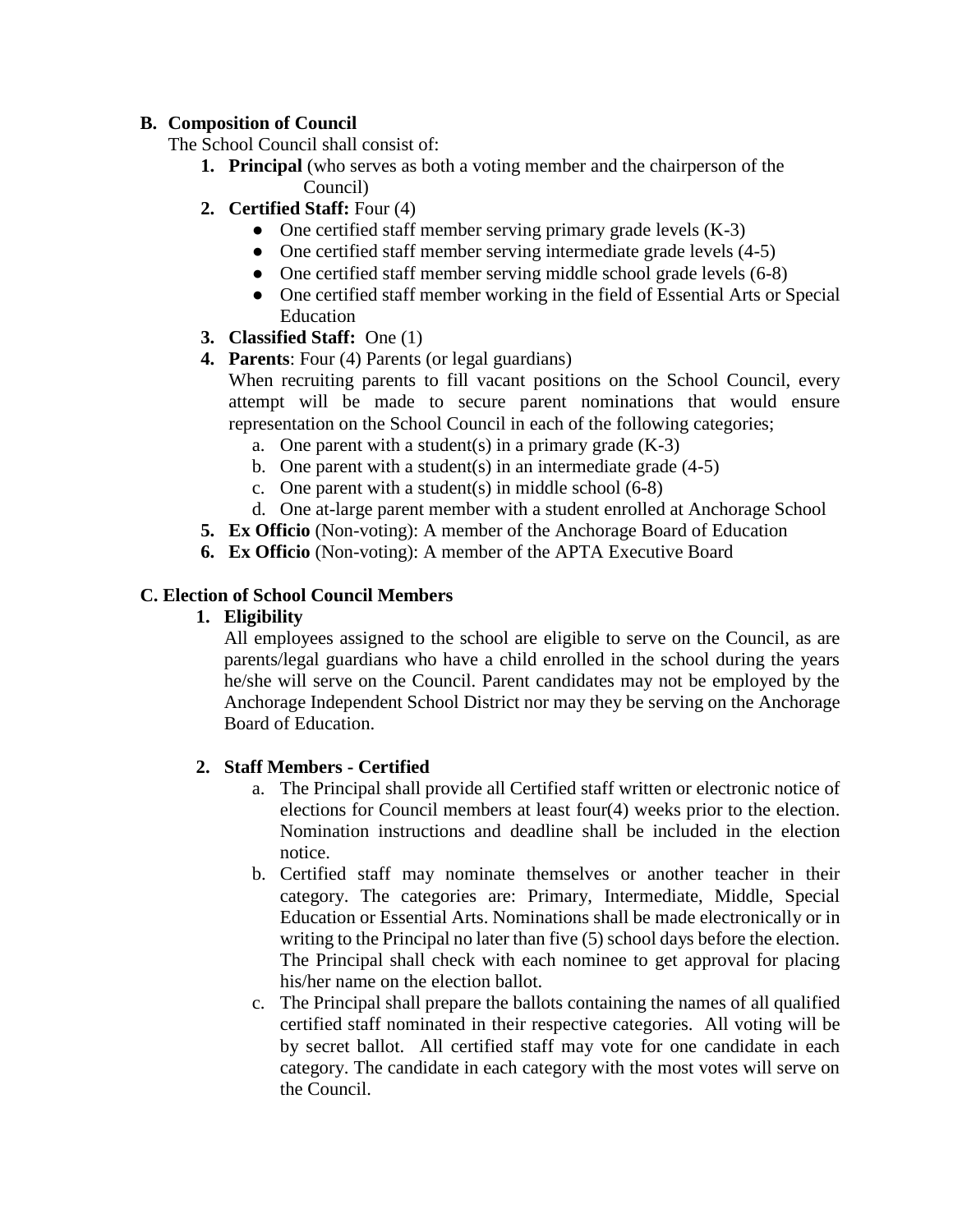- d. If there are no nominations in any one of the four (4) categories within five (5) school days prior to the election, the Principal will attempt to recruit a certified staff member from the vacant category. If there are no candidates from that category, a certified staff member at-large may be nominated for the open position.
- e. Election of Staff Council Members will be held in the first two (2) weeks of November.
- f. Newly elected Certified Staff Council Members will take office beginning on January 1 after the election in November.
- g. District certified employees such as DPP, Finance Officer, or ECE Director are not eligible to serve on the Council.
- h. In case of a vacancy in the certified position on the Council, the Principal may appoint a certified staff member to serve until the next regularly scheduled election.

## **3. Staff Members - Classified**

- a. The Principal shall provide all Classified staff written or electronic notice of elections for Council members at least four(4) weeks prior to the election. Nomination instructions and deadline shall be included in the election notice.
- b. Classified staff may nominate themselves or another classified staff member. Nominations shall be made either electronically or in writing to the Principal no later than five (5) school days before the election.
- c. The Principal shall prepare the ballots containing the names of all classified staff members nominated. All voting will be by secret ballot. All classified staff members assigned to the school may vote for one candidate. The candidate with the most votes will serve on the Council.
- d. If there are no nominations within five (5) school days prior to the election, the Principal will attempt to recruit a classified staff member.
- e. Election of Staff Council Members will be held in the first two (2) weeks of November.
- f. The newly elected Classified Staff Council Member will take office beginning on January 1 after the election in November.
- g. District classified employees such as School Food Service Director, Maintenance Director, or District Technology Coordinator are not eligible to serve on the Council
- h. In case of a vacancy in the classified position on the Council, the Principal may appoint a classified staff member to serve until the next regularly scheduled election.

## **4. Parent Members**

a. The Principal shall give written or electronic notice of upcoming elections to Anchorage School Parents at least four (4) weeks prior to the election; this notice will explain the functions, duties, and responsibilities of the Council as well as the nomination deadline(s) for becoming a candidate for the election itself. Parents will be able to submit a biography with names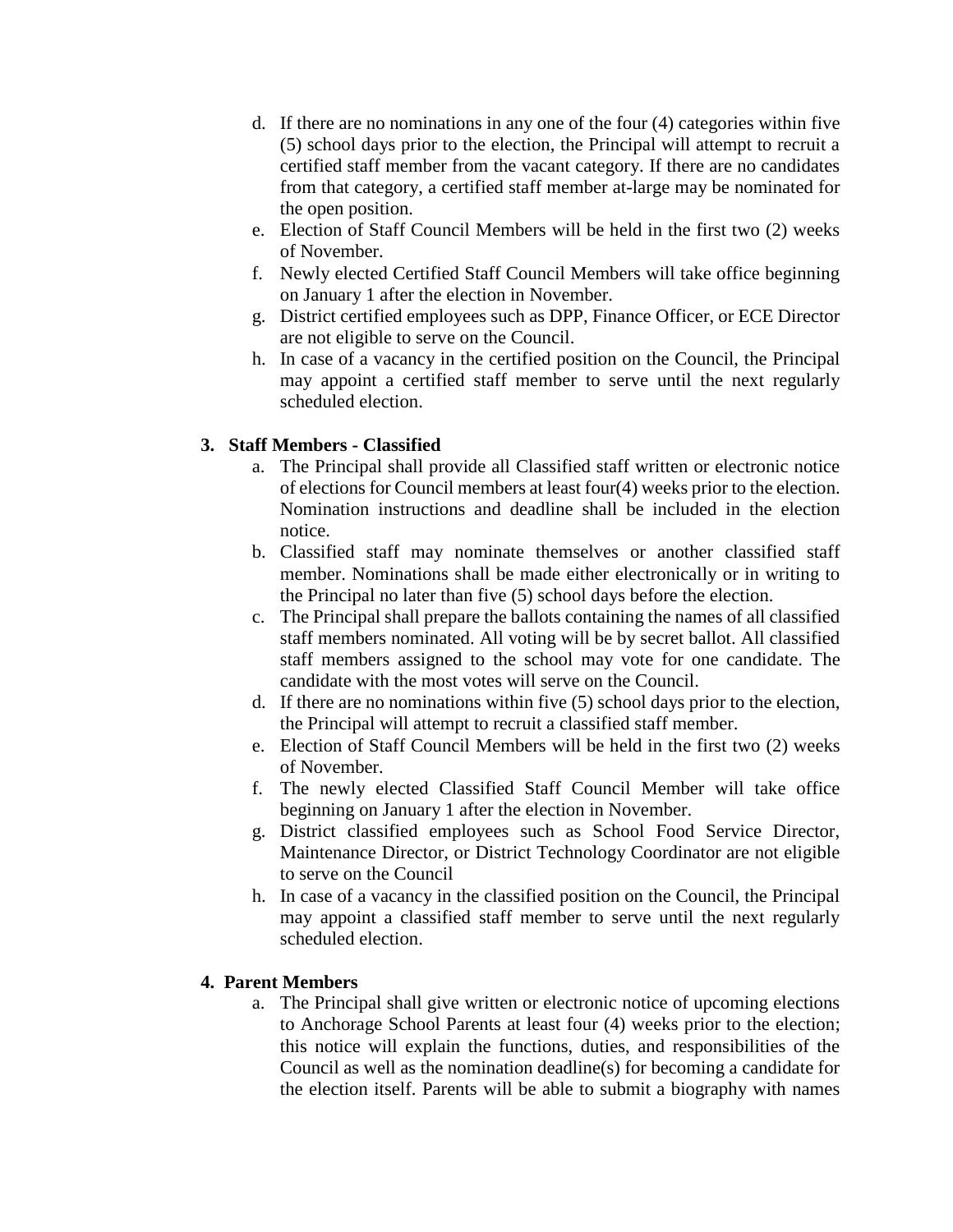and grades of their children, the reason for running for a Council seat, and the reasons why other parents should vote for them.

- b. Any parent who wants to be a candidate for the school Council must notify the Principal, electronically or in writing, of their intent to become a candidate, by October 31st.
- c. If there are no nominations within five (5) school days prior to the election in the vacant category, the Principal will attempt to recruit a parent with a child in the respective grade level.
- d. Candidate biographies will be shared with the school community during the first week of November and at least two weeks prior to the close of the election; elections will close by December 1st.
- e. Ballots will be available to all Anchorage School parents at the Anchorage School Board and School offices or electronically. Paper/Pencil ballots will be marked so duplication is not possible. Ballots must be received by the school office by 3:00 p.m. EST on the designated Election Day.
- f. Each parent of an Anchorage School student may vote for the same number of candidates as there are vacancies. The parent candidates with the most votes will be elected to serve a term on the Council.
- g. The PTA President (or his/her designee) and the Principal will count the votes and announce the results within one (1) week of the election. All candidates will be notified of election results prior to the general announcement.
- h. In case of a tie, the candidates involved will meet with the Principal and the PTA president (or his/her designee) to choose by chance.
- i. In case of a vacancy in the parent position on the Council, the Principal may appoint a parent to serve until the next regularly scheduled election.
- j. If at any time, the PTA votes not to be involved, as indicated above in the election procedures for the Council, the PTA president shall notify the Principal (in writing) of the decision of the PTA.
- k. An election will not occur if there is only one candidate for an open position.

## **D. Roles and Delineation of Duties**

The School Council serves in an advisory capacity to the School Board. As such, the Council reviews existing school procedures, Board policies and Council procedures; gathers data to inform decision-making; and makes recommendations to the Administration and Board. The Principal, as Chair of the Council, shall report to the School Board the input and oral and written recommendations of the Council, for their consideration when developing, modifying, or approving Board policies.

## **E. Authority of the Council and the Principal**

As a standing committee of the Anchorage Board of Education, the Council must adhere to the Open Meetings Law.

## **1. Authority of the Principal**

The Principal(s) shall serve as the school's primary administrator(s) and instructional leader(s) and shall have authority over management functions not assigned to the Council. The Principal(s) shall be responsible for implementing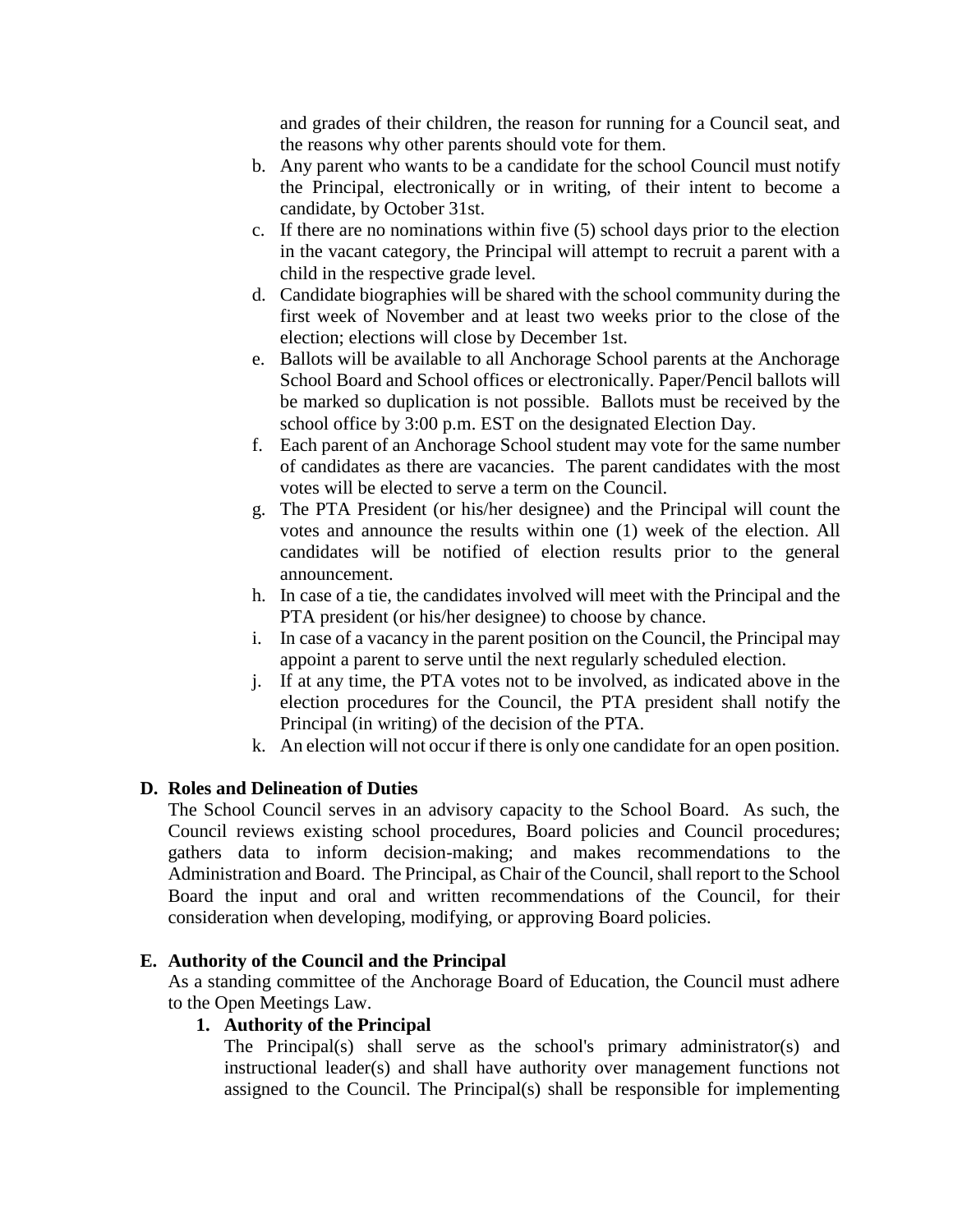procedures set by the Council and shall be responsible to the Superintendent or his/her designee. The Principal(s) shall have the authority to form committees in areas of management functions not assigned to the Council.

Authority to grant exceptions to existing Council procedures to meet the needs of individual situations is delegated to the Principal by the Council, provided that all exceptions granted by the Principal(s) shall be presented to the Council at its next regular meeting and shall be confirmed, amended or reversed by the Council.

## **2. Authority of the Council**

The Council shall have the authority to review, recommend, and monitor school procedures, Council procedures and guidelines, and Board policies to promote student success and help the school meet the goals established by the Kentucky Education Reform Act of 1990.

Apart from a legally called Council meeting, no Council member other than the Principal(s) has decision-making or administrative authority.

The Council shall use committees to carry out the functions of the Council.

## **F. Operating Council Meetings**

## **1. Types**

Council members shall attend three (3) types of meetings:

a. Regular Meetings

The Anchorage School Council shall meet monthly, with the exception of June, July, and December, when no Regular Council meetings will be convened. Regular meetings may be canceled or rescheduled by the Principal, who serves as the chairperson of the Council, with approval from a majority of the voting members of the Council, including at least one parent member. Regular meetings will be held on a set day of the month and at a set time of the day. These meetings are open to the public.

b. Special Meetings

Special Council meetings may be called by the Principal, who serves as the Council chairperson. Time, place, and purpose shall be announced at the time the meeting is called. Teachers, parents, the Superintendent and School Board members shall be informed of special meetings by the most convenient method possible, at least twenty-four (24) hours prior to the meeting. These meetings are open to the public.

c. Training Sessions

Training sessions are designed for Council members to acquire knowledge and/or develop skills and develop plans for improving the school. Training sessions are open to the public and will be announced at least 24 hours prior to the meeting.

## **2. Chairperson**

The Principal shall serve as chairperson of all Council meetings. The Assistant Principal shall serve as the chairperson and shall preside at any Council meeting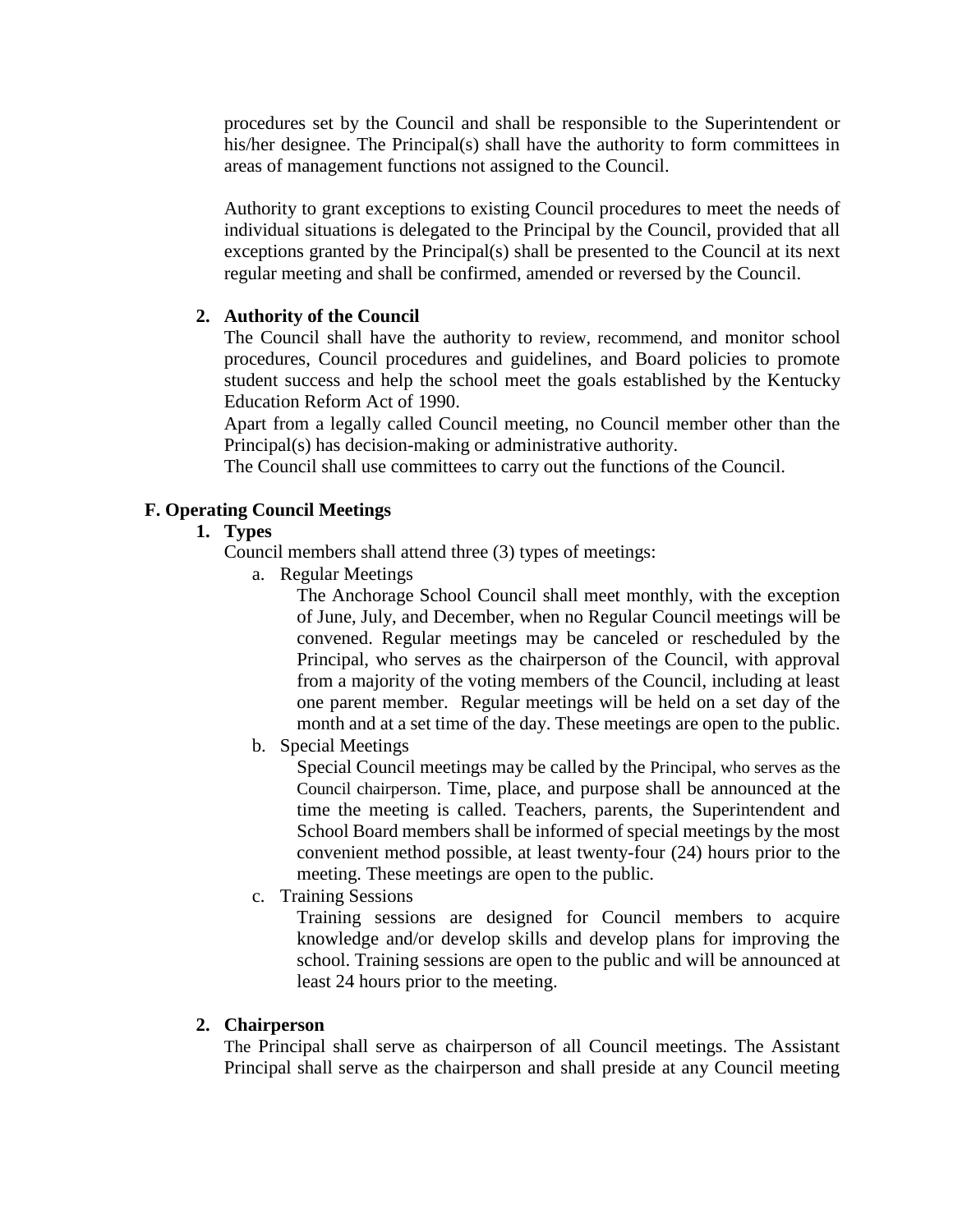that the Chairperson is unable to attend. The Council shall not meet without a principal.

#### **3. Agenda**

Each regular and special Council meeting shall have an agenda. The agenda shall be formed by the chairperson with items suggested by interested parties. All business transacted by the Council shall be by an agenda only. The agenda shall be approved by the Council at the beginning of the meeting. Other items may be added to the agenda at the meeting with approval from the Council. The agenda for regular meetings shall be written and disseminated to the Council members at least seventytwo (72) hours prior to the meeting. The agenda for a regular meeting will be posted for viewing on the school website and disseminated to the Superintendent and School Board members. Staff or parents who are not on the Council may submit an agenda item request, in writing, to a Council member. A person suggesting an agenda item must be present at the meeting for it to be discussed or the suggestion must be submitted in writing and signed by that individual.

#### **4. Decision-Making Process**

The primary method of making decisions shall be by consensus. Voting Council members may not give anyone a proxy to vote for them at Council meetings. An effort shall be made to thoroughly discuss all possible alternatives, provide everyone ample opportunity to be heard, and make a final choice that can be supported by the group. In the event consensus cannot be reached, a delay in making the decision shall be used as one alternative to help reach consensus.

A minimum of four (4) voting members must call for a vote for majority rule to be applied. Decisions by majority rule shall require a majority of the voting members present and must include at least one staff and one parent in the majority. A tie vote will result in no action taken by the Council.

#### **5. Reconsideration Process**

Appeals of decisions of the Council may be made by any resident of the District, parent, student, or employee of the school.

Prior to being appealed, the issue must first be submitted in writing to the Principal for Council's reconsideration. The Principal shall bring the matter before the Council at its next meeting. If the matter is not satisfactorily resolved within ten (10) school days from the date the issue is discussed at the Council meeting, an appeal may be submitted in writing to the Superintendent.

#### **6. Quorum**

A majority (6) of the voting members of the Council must be present for the Council to make official decisions with at least one staff, one parent, and one Principal present.

#### **7. Minutes**

Minutes of all Council's regular and special meetings shall be recorded and posted on the school website. Minutes shall also be approved by the Council and stored in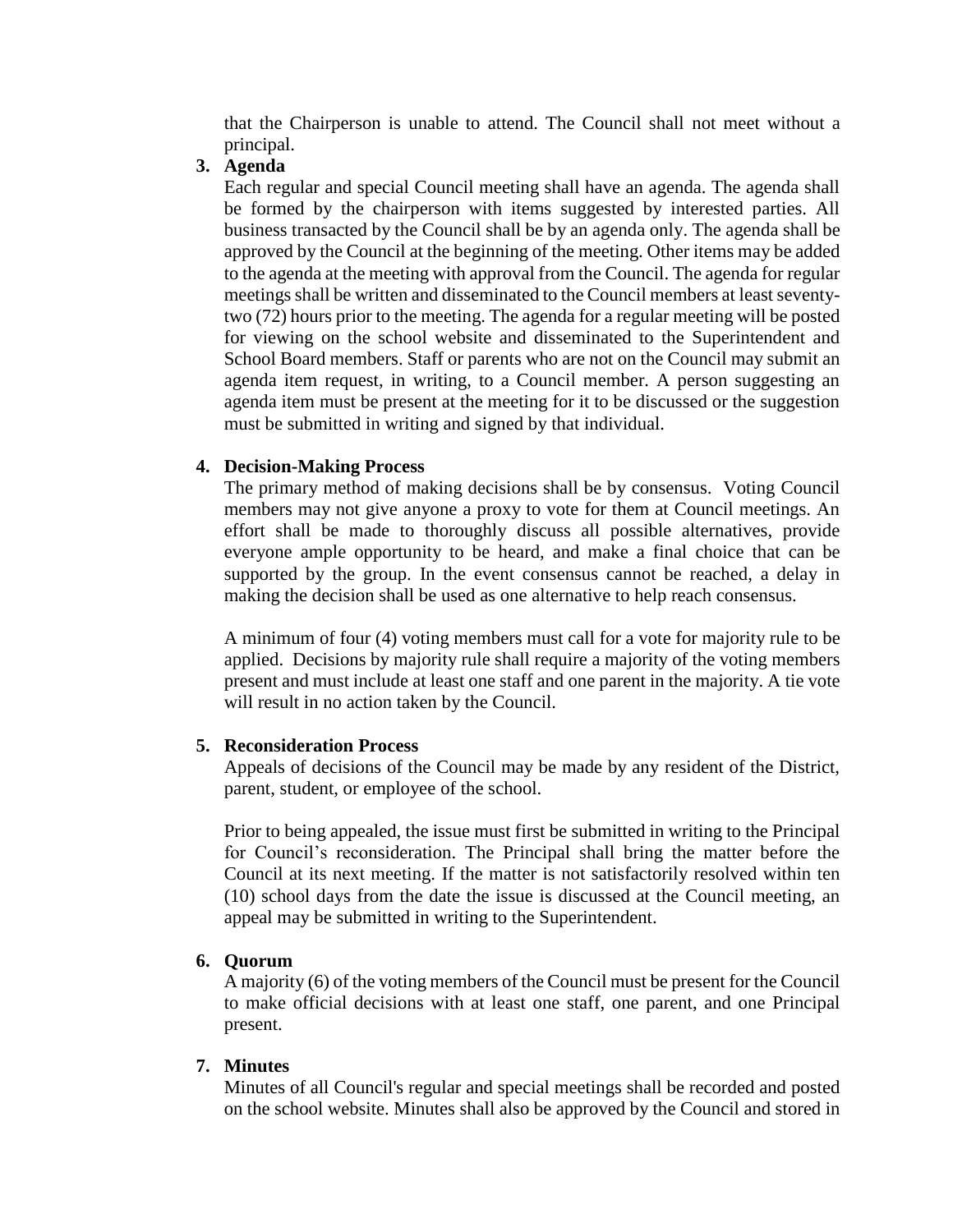a minute book. A copy of all minutes shall be provided to the Superintendent as a means of keeping him/her informed. If the decision was to recommend guidelines/procedures to the Board, the entire text of that statement shall be attached to the minutes. Sign in sheets for a speaker at Council meetings should be included in the minutes and in the minute book. Minutes of Standing Committees shall be in the minute book.

#### **8. Recording Secretary**

The school secretary shall serve as recording secretary who shall be responsible for:

- a. Processing minutes.
- b. Filing Council minutes in the minute book.
- c. Filing copies of sign-in sheets.

#### **9. Communication**

A summary of the actions taken by the Council shall be available to all staff, parents, the Superintendent, and School Board members. The summary will be disseminated through posting Council minutes on the school website.

#### **10. Input from Non-Council Members**

Those who are in attendance at the Council meetings shall be provided an opportunity to discuss agenda items under consideration by the Council using the following procedures:

- a. A sign-in sheet with guidelines included will be provided for interested parties to indicate their interest in speaking on an agenda item.
- b. If more than five (5) people are in attendance to address a similar concern, the Council may choose to table the discussion until the next meeting.
- c. Each speaker may have up to five minutes to speak before the Council.
- d. The Council may choose to not respond or comment on the speaker's information.
- e. **The names of the speakers and topics of discussion will be entered into the** minutes of the meeting.

# **III. Responsibilities of School Council**

## **A. Comprehensive School Improvement Plan**

The Council shall review the Comprehensive School Improvement Plan (CSIP) annually.

#### **B. School Organization**

The Council will evaluate and provide feedback about areas of school organization with the goal of improving the quality of instructional time available. The Council will make recommendations about the following areas that pertain to school organization:

- 1. Scheduling: By March of each year the Council reviews the master schedule provided by the school administration and offers feedback to the Principal about the schedule for the next academic year.
- 2. Review of the School Calendar: The district's Calendar Committee will develop the School Calendar and will present it to the Council for review and feedback.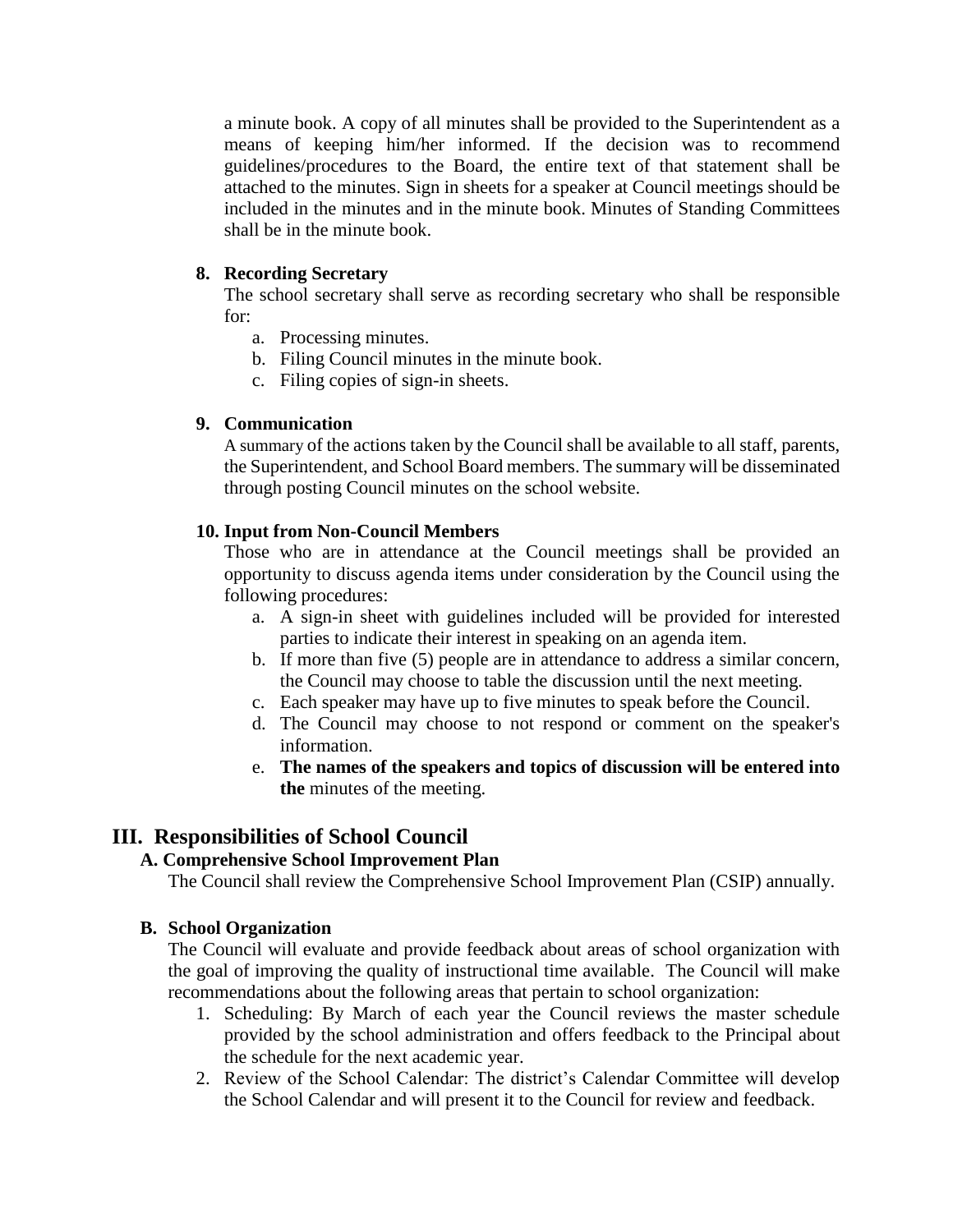3. Reconsideration of Instructional Materials: In instances in which an individual or group files a Level II written request for the review and evaluation of instructional materials, within five (5) business days of receiving the formal complaint, the Council may refer the complaint to the School Organization Committee for reevaluation. The School Organization Committee must establish a Reconsideration Committee which will include, but not be limited to, the following members:

Two (2) Teachers whose subject areas is affected

One (1) School Media Librarian

One (1) Principal or principal's designee from the related level (Committee Chair) Two (2) members of the community

The following steps shall be taken by the Reconsideration Committee:

- 1. Review the specific written complaint.
- 2. Read and/or examine the materials in question.
- 3. Determine general acceptance of the challenged materials in the community, other school systems and professional media.
- 4. Discuss the complaint and merit of the challenged material; make a value judgment based on the materials as a whole, and not on parts taken out of context.
- 5. Determine the merit of potential alternative instructional materials.
- 6. Prepare a recommendation for disposition of the complaint.
- 7. File a written decision with the Principal and/or school council, as appropriate, and send a copy to the Superintendent/designee.

The Principal, shall inform the complainant in writing of the decision within ten (10) school days after receipt of the completed form

# **C. School Environment**

The Council reviews School Board policies, Council procedures and school practices and procedures that impact the climate of the school as a whole, including those related to:

- 1. Safety
- 2. Discipline/Classroom Management Practices (including responsibilities of the student, parent, teacher and Principal)
- 3. Student Code of Conduct
- 4. Dress Code
- 5. Health & Wellness
- 6. Social and Emotional Learning
- 7. Positive Behavior Interventions and Supports
- 8. Bullying Prevention

The Council will review the Parent/Student Handbook in its entirety on even calendar years and the Staff Handbook in its entirety on odd calendar years. Recommendations for changes to the handbooks will be made in writing to the Administration prior to April 1 for consideration and implementation for the following academic year.

Annually, the Council will update the School's Health & Wellness plan.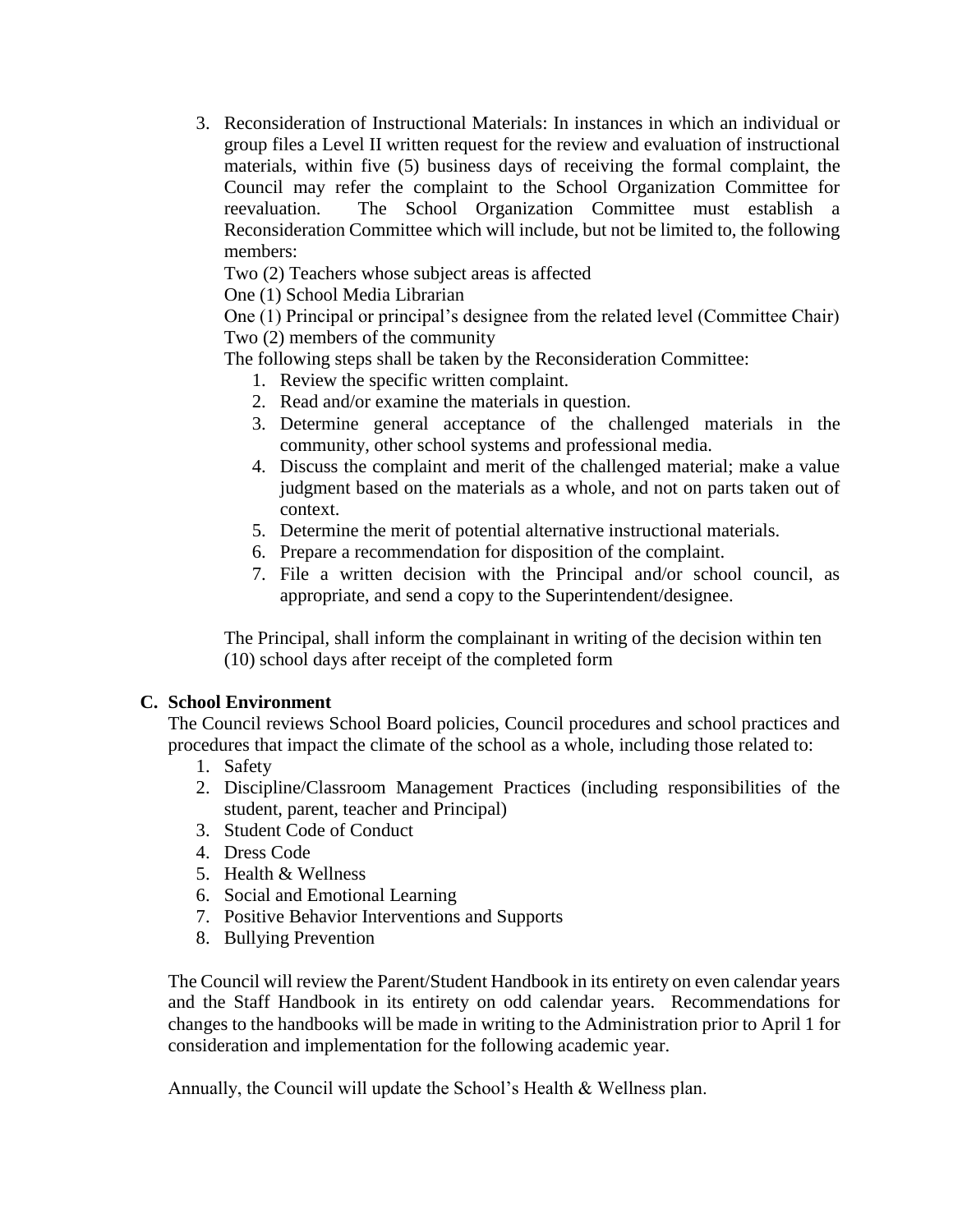In order to complete this function effectively, the Council will be provided with reports and information from relevant stakeholders at the school, including the following:

- Safety & Climate Survey data
- Grade-level representative oral reports on climate and culture
- Annual Middle School Student Council oral report
- Impact Kentucky Working Conditions Survey data

#### **D. Student Activities**

The Council will review existing programs and policies related to Student Activities. Student Activities include all school-based, extra-curricular activities conducted during non-school hours under the auspices of the school both on and off school campus, as well as Community-based activities that utilize the school campus to hold practices/meetings or advertise at/thru the school. These activities include athletics, clubs, teams, academic competitions, music, and summer programming. The Council will make recommendations to improve the availability, consistency, and functioning of these offerings to the Administration and Board. To complete this function, Council will:

- 1. Review existing policies and procedures related to student activities
- 2. Gather information from key stakeholders and review data to assess and improve the quality of student activity offerings
- 3. Draft policy and procedure recommendations that improve the quality and consistency of student activities, as needed, to be submitted to the Board for their approval.
- 4. Review current student activity offerings and identify potential offerings that would be of interest to students
- **E**. Selection Process for School Level Classified & Certified Positions **Assistance to the Principal in Selection and Initial Review of Certified School Personnel**

#### **1. Vacancy**

The Superintendent shall advise the Anchorage Board of Education and the Principal(s) shall advise the School Council of any resignation or non-renewal of contract of a school level position. The Superintendent shall seek applicants for each vacant certified position.

#### **2. Criteria**

Once a school level position has been identified as vacant, either by resignation or the creation of a new position, the Principal, with consultation from Council, shall appoint an Interview Committee, consisting of a minimum of one certified staff member and one parent, to develop a set of selection criteria with input from the Council and teaching team where the vacancy exists.

#### **3. Review of Applications**

Once a school level position has been identified as vacant, either by resignation or the creation of a new position, the Principal, with consultation from Council, shall appoint a Screening Committee, consisting of a minimum of one certified staff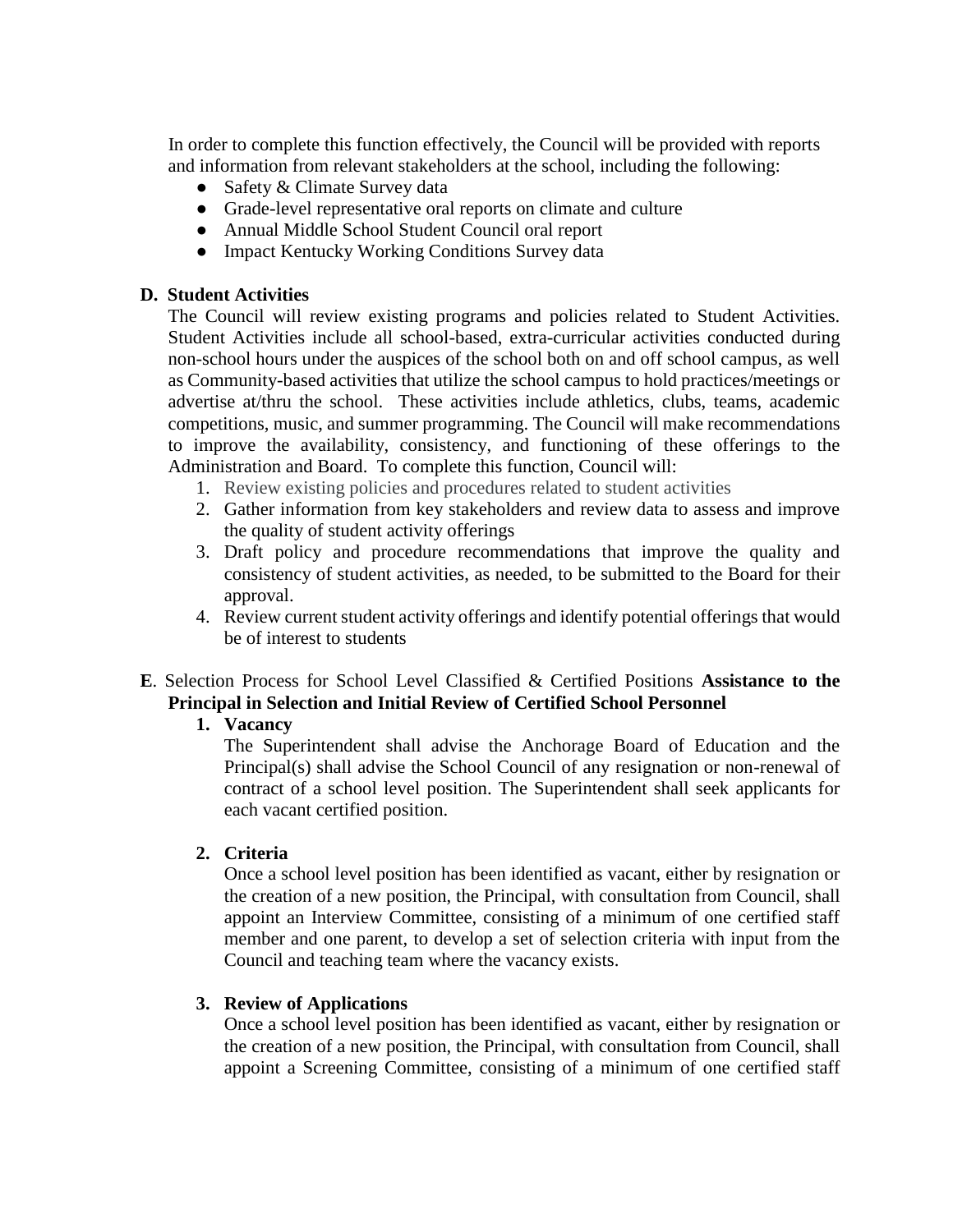member and one parent, to develop a list of applicants recommended for interview through a thorough review of application materials and references.

#### **4. Interview**

The Interview Committee shall review all information submitted by selected candidates, check references, and conduct interviews. The Principal (or administrative designee) shall serve on all personnel selection committees.

When considering applicants for school level classified positions, the Council may delegate sole hiring responsibility to the Principal for a specific job opening.

#### **5. Selection**

The Principal shall be responsible for making the final selection for filling all school level certified and classified vacancies.

#### **6. Reporting**

The Principal shall report the selection of a school level employee to the Superintendent in writing.

## **F. Selection of a Principal**

The following guidelines have been agreed to by the Board and the Anchorage School Council:

Once the vacancy has been verified by the Superintendent:

- 1. The Council shall, after consultation with the staff and the Anchorage Parent Teacher Association, develop a list of qualities and characteristics desirable in a Principal and submit that list to the Superintendent.
- 2. The Superintendent shall:
	- a. Actively recruit and widely search for qualified candidates
	- b. Compile a comprehensive list of no fewer than four (4) candidates
	- c. Develop a list of questions from desired qualities from Council
	- d. Establish a District Advisory Committee consisting of one (1) administrator, two (2) teachers, two (2) parents, and the superintendent
- 3. Teachers and parents call references using questions developed by the Superintendent.
- 4. The District Advisory Committee interviews selected candidates and presents information to the Superintendent.
- 5. Superintendent selects Principal.

# **IV. Committee System**

## **A. Establishment and Structure**

To facilitate the business of the Council, the Council establishes a committee system structure whereby committees are organized into two (2) categories: Standing and Ad Hoc. These committees will gather data and information for Council regarding specified areas of school life, will provide recommendations related to their work, and will provide reports as requested by the Council.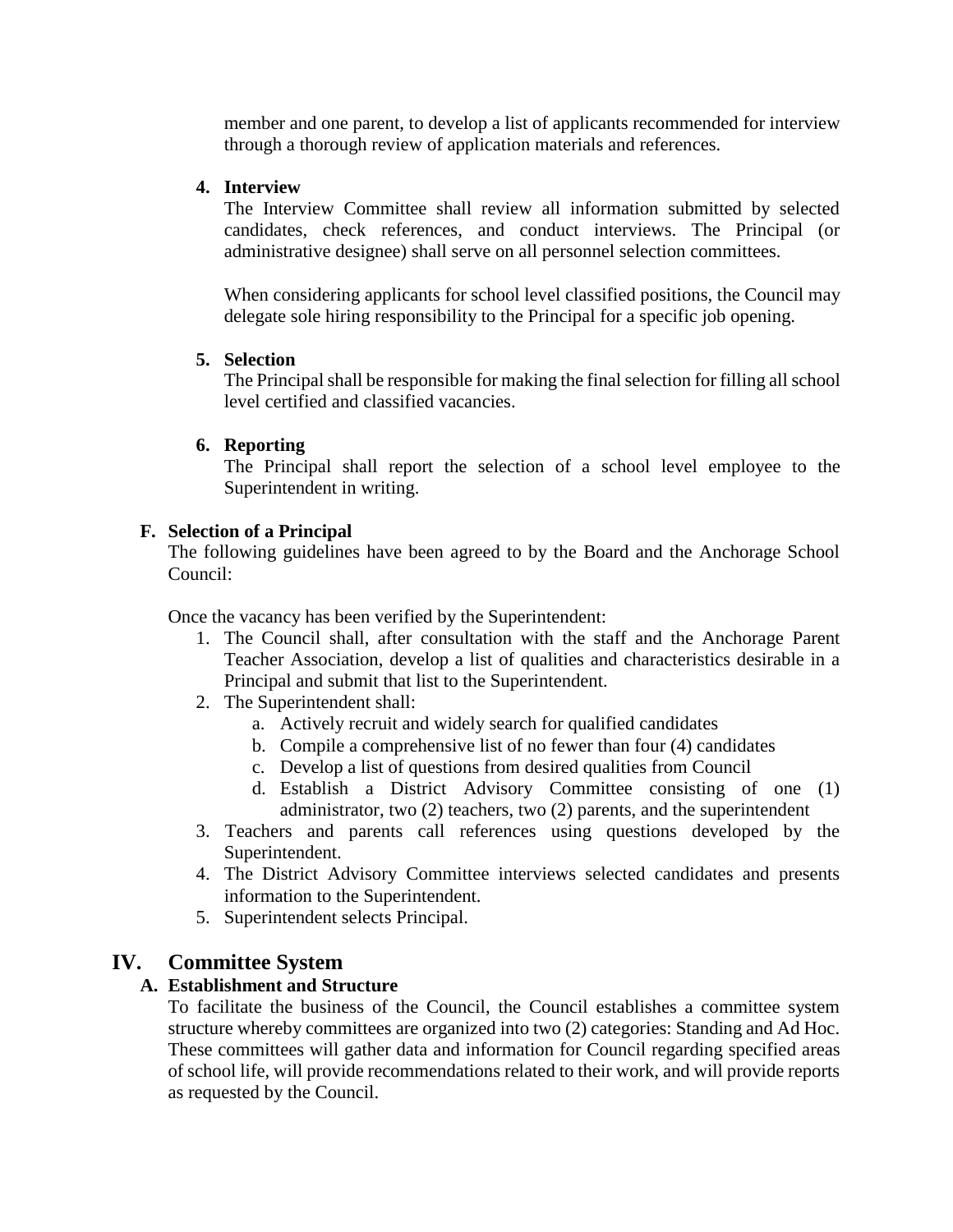### **1. All Committees**

- a. Each committee shall have a charge statement, provided by the Council, outlining the goals or tasks of the committee, a specified membership composition (e.g., size of groups and constituencies to be represented), and an interim chair (until the committee selects its own).
- b. Each committee shall consist of at least five members but no more than ten.
- c. To balance committee membership, a ratio of 3:2 (staff to parent) will be applied when possible.
- d. Each committee shall have at least one member who is a parent, one member who is a certified school employee, one member who is on the Council, and one school or district administrator.
- e. If a membership vacancy occurs on a Committee, the Council shall attempt to fill the vacancy. The Principal will recruit members as needed.

#### **2. Standing Committees**

Committees are designated as Standing Committees when the duties are of an ongoing nature, the functions/tasks to be conducted are an integral part of the responsibilities of the Council and there exists a need for continuity across multiple school years. The Board's Strategic Plan currently in effect shall determine the hierarchy of related Council committee reporting structure for a given academic year. In years the Strategic Plan does not include committees working in the following areas, Council will maintain Standing Committees that report directly to Council in the following areas:

- i. School Organization
- ii. School Environment
- iii. Student Activities

Annually, the Council will determine a detailed charge statement for each Standing Committee. This charge statement will include information about a specific area, need, or concern(s) to be addressed. Standing Committees will provide reports to Council on their progress in meeting the goals set by Council. Should the Standing Committee complete the goals set in the Charge Statement, they may provide information to Council pertaining to additional areas of focus. Council may then establish a new Charge Statement at that time.

The Chairperson or a designated representative from each Standing Committee will provide a report to the Council at least once per year or as determined by the annual Charge Statement developed by Council. Council members also may request additional reports and updates from a Standing Committee at their discretion.

#### **3. Ad Hoc Committees**

a. Committees are designated as Ad Hoc Committees when the duties are project-based and normally of a short-term nature (less than one year in length). An Ad Hoc Committee dissolves upon completion of its charge from the Council. Committees designated as Ad Hoc Committees may be created by the Council or by a Standing Committee as needed. An Ad Hoc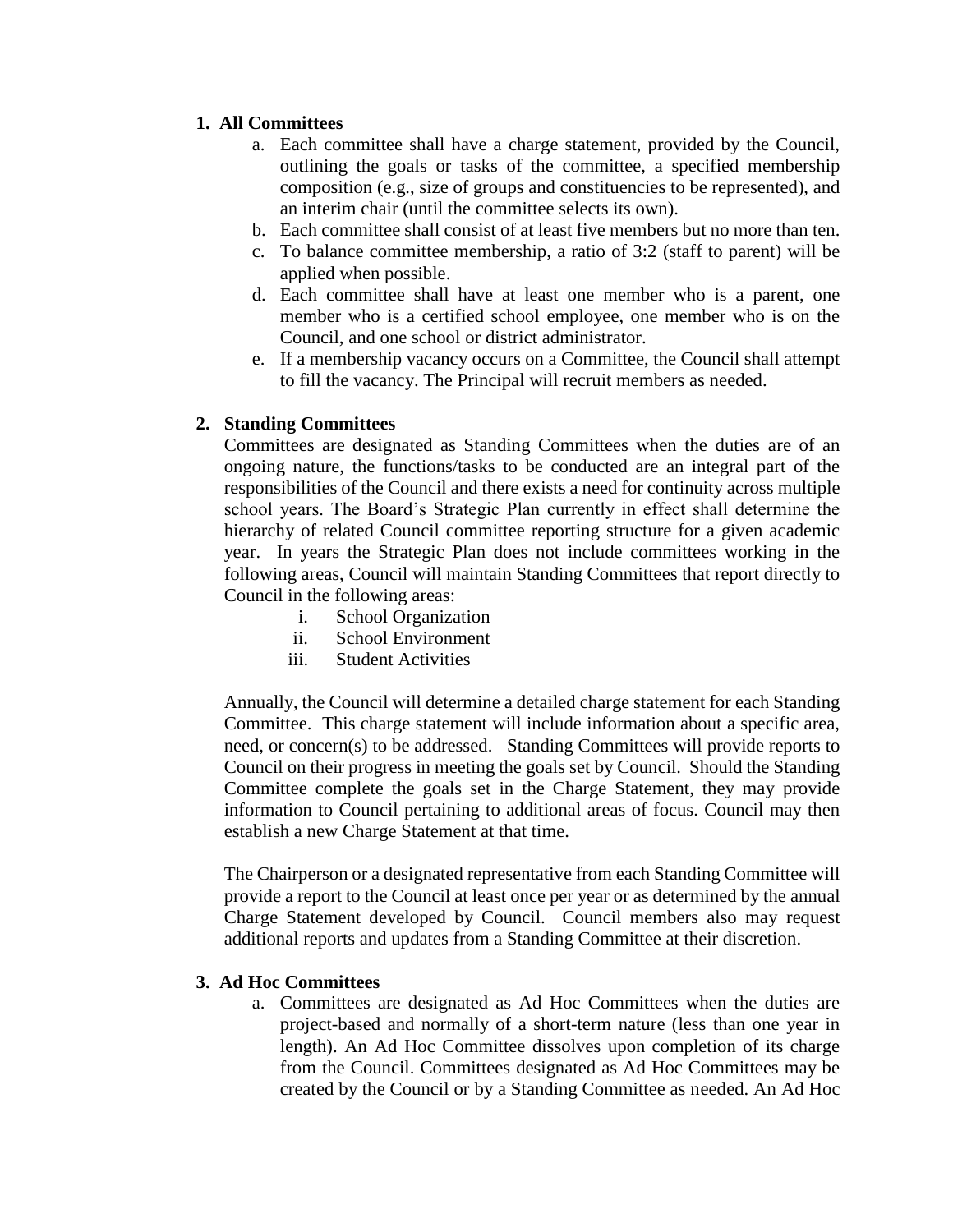Committee established by the Council reports directly to the Council. An Ad Hoc Committee established by a Standing Committee reports to the establishing Standing Committee.

b. The Council shall provide a suggested completion timeline for tasks and the expected frequency of reporting from the Ad Hoc Committee Chairperson or a designated representative from an Ad Hoc Committee.

#### **B. Other District and School-Based Committees**

Other district-based and school-based committees will provide information to Council upon request of Council when needed to inform current work.

## **C. Selection of Committee Members**

**1. Standing Committees**

#### **a. Requisite Membership**

- i. School Organization Principal/Assistant Principal
- ii. School Environment School Counselor
- iii. Student Activities Athletic Director, Afterschool Coordinator, Communication Coordinator

#### **b. Notification**

Committee names, general descriptions, Charge Statements, compositions/constituency restrictions, vacancies, application instructions and deadlines shall be disseminated to parents and school employees electronically or in writing by the Principal by September 1st of each school year.

#### **c. Process**

Parents interested in serving on a Standing Committee must notify the Principal electronically or in writing of their intent to become a candidate, no later than fourteen (14) days after the advertisement of the open position. In the event that there are more parents who have submitted their names for consideration than there are open parent positions on a specific Standing Committee, the following process will be followed to select parent representatives to serve on the specified standing committee:

- i. The Principal will notify nominated parents within one (1) week of receiving all parent nominations that they will be required to submit additional information and provide the deadline for submitting requested documentation.
- ii. Parents will then be required to submit to the Principal, either electronically or in writing, a biography with names and grades of their children, the reason for wanting to be a Standing Committee member, and their qualifications to serve on the Standing Committee. This information is due within one (1) week of notification from the Principal.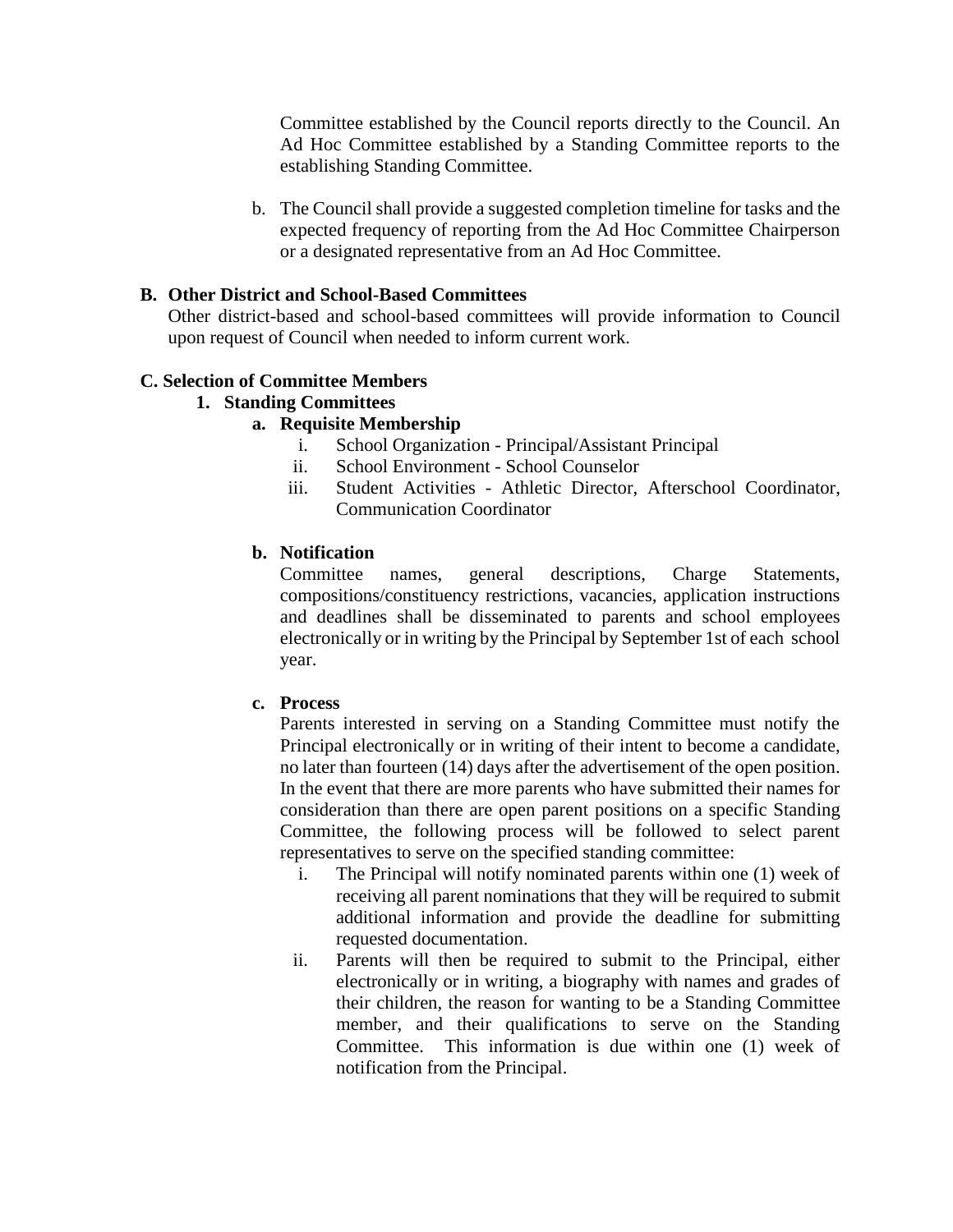- iii. The Principal will submit each parent's application for nomination (name, biography and qualifications) to all members of the School Council at the November Council meeting.
- iv. School Council members will review the application materials and will vote for one (1) parent representative. The parent(s) with the most votes will serve on the Standing Committee for a two-year term, beginning on January 1 of the upcoming year. Initial membership terms for standing committees will commence prior to January 1 and be varied when needed to create a staggered rotation of committee members.

Staff interested in serving on a Standing Committee must notify the Principal electronically or in writing of their intent to become a candidate, no later than fourteen (14) days after the advertisement of the open position. The principal may actively recruit staff to volunteer.

In the event that there are more staff members who have submitted their names for consideration than there are open staff positions on a specific Standing Committee, the principal will select staff representatives to serve on the specified standing committee.

## **d. Appointment**

In the event that there are no nominees for open positions on a Standing Committee, the Principal shall recruit members. The Principal shall submit the names of recommended committee members to the Council for their approval. Upon Council approval, the nominees will assume their position on the specified standing committee.

## **e. Vacancies**

Vacancies on Standing Committees will be filled with recommendation of the Principal and approval of Council. Term lengths for appointed members will be set as needed in order to maintain a staggered rotation of committee members.

## **2. Ad Hoc Committees**

## **a. Notification**

As the need arises, an announcement of the formation of the committee and the committee's charge will be published in the school news, electronically, at minimum a week prior to the committee's first meeting. Parents interested in serving on an ad hoc committee will submit their names to the Principal, either electronically or in writing, within one (1) week of this announcement.

#### **b. Appointment**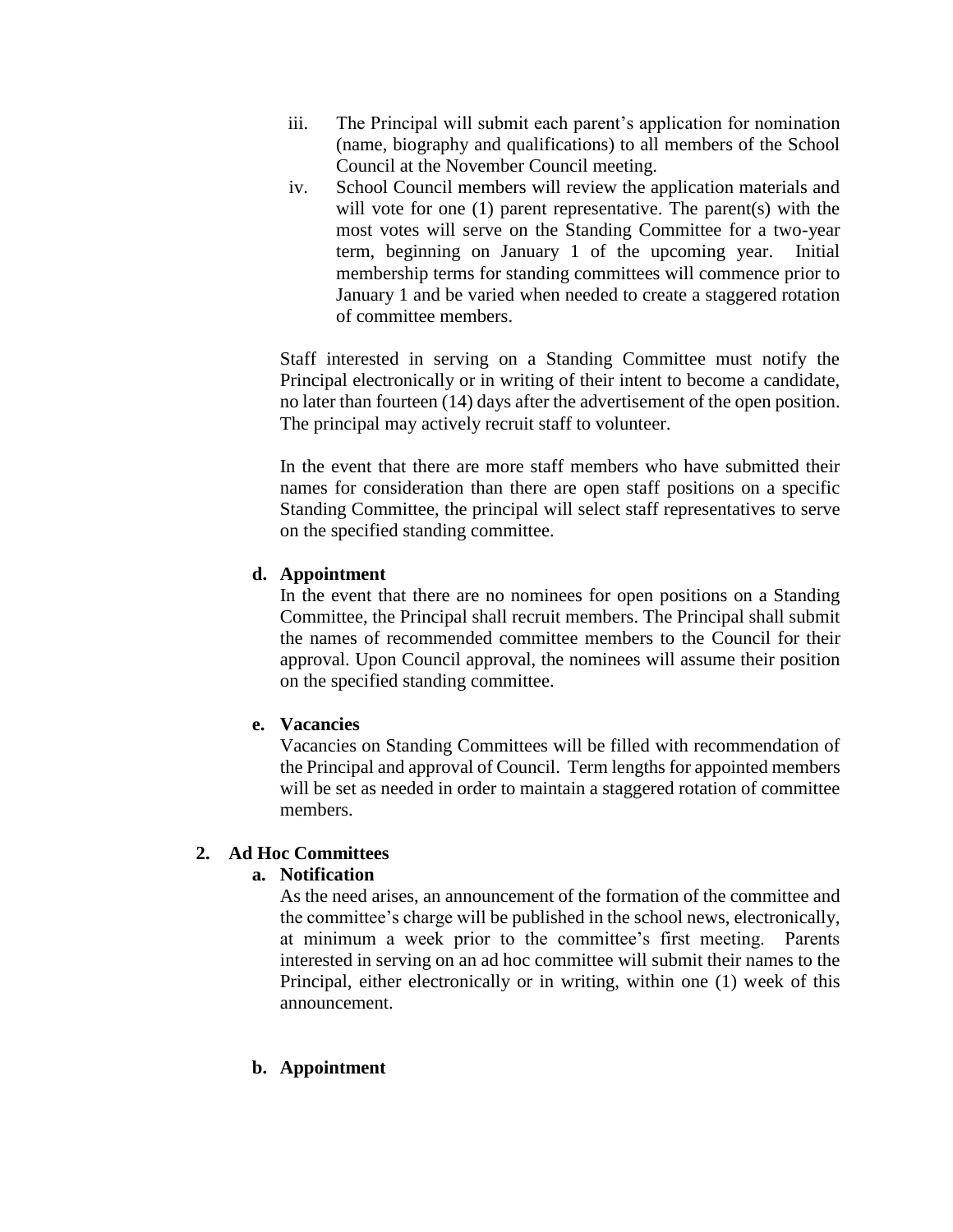The Principal shall submit rosters of recommended committee members to the Council for their approval.

#### **c. Vacancies**

If a vacancy occurs in an Ad Hoc Committee prior to completion of its task, the remaining committee members shall determine whether to fill the vacancy. Upon determination of necessity, the Council shall fill the vacancy.

#### **3. Term of Service**

## **a. Standing Committees**

Standing Committee members serve for a period of two (2) years with the possibility to renew after the term ends.

#### **d. Ad Hoc Committees**

Ad Hoc Committee members serve from the time appointed until the Ad Hoc Committee is dissolved.

#### **4. Removal from a Committee**

Committee members are expected to attend all Committee meetings, of their respective committee. Any Committee member failing to attend two (2) consecutive meetings, unless excused by the Committee for satisfactory reasons, may be removed from the Committee. Following two (2) consecutive unexcused absences from regular Committee meetings, the member shall be given the opportunity for a hearing on his/her absences if the Committee chooses to initiate removal of the Committee Member. The Committee may vote to remove a member from the Committee after the hearing.

#### **5. Chairperson**

Each committee shall select a chair from its membership, unless otherwise noted. When a chair is appointed, the chair is responsible for notifying the Principal if members miss multiple committee meetings for possible removal from the committee.

#### **6. Decision Making**

Standing Committees shall use consensus as the method of making decisions. A committee unable to reach consensus after three attempts may elect to take a vote and report the results of that vote to the Council for consideration.

#### **7. Meetings**

#### **a. Agenda**

Standing Committees shall operate by agenda. The agenda shall be formed by the chair with input from committee members. The agenda shall be communicated to committee members at least twenty-four (24) hours prior to the meeting. Standing Committee are expected to meet at least once a trimester or a minimum of three times per year.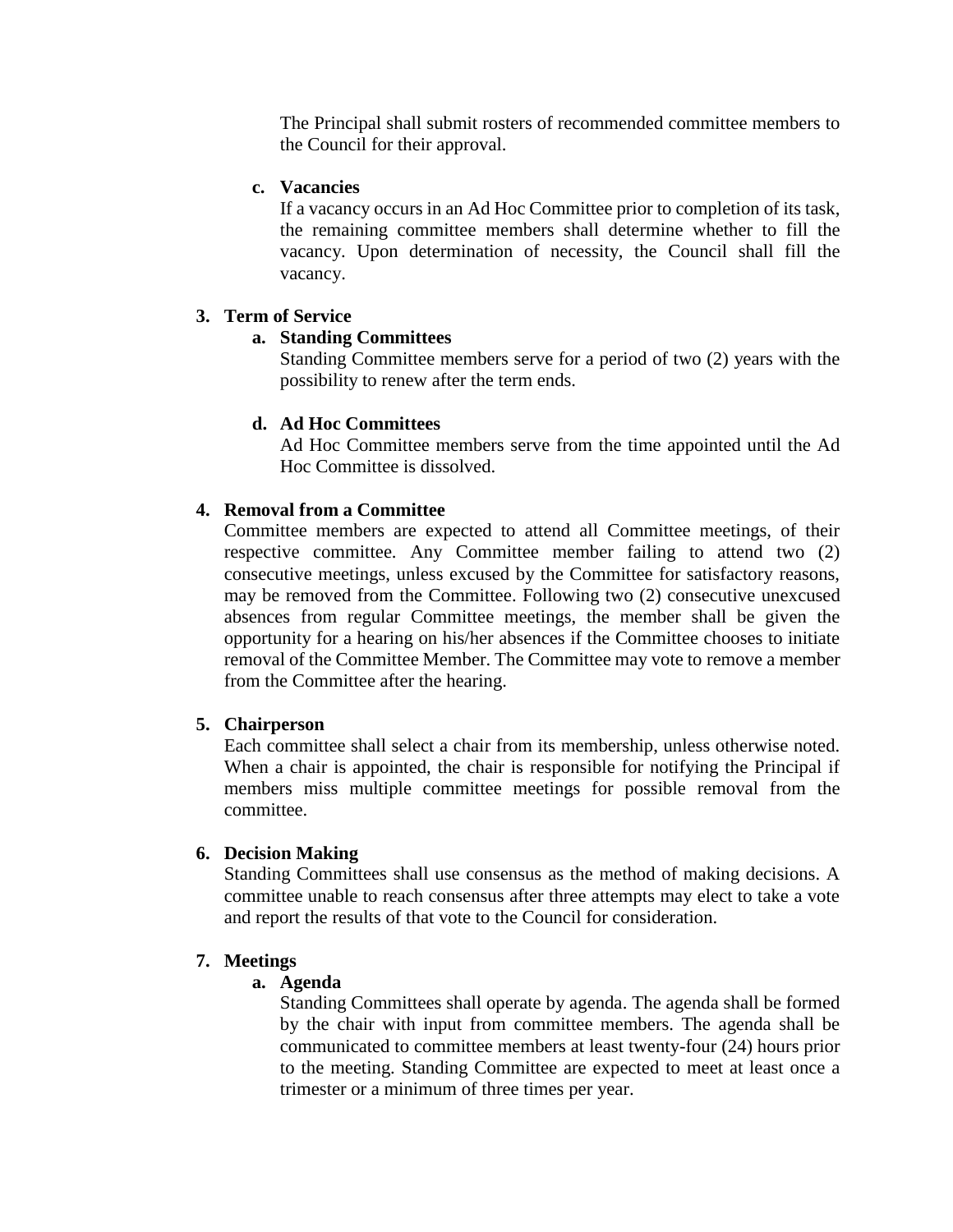#### **b. Open Meeting**

Standing Committee meetings shall be open to the public. Meeting dates, times and locations will be advertised on the school calendar.

#### **c. Minutes**

Standing Committees shall keep minutes (summaries of discussion with any committee actions/recommendations recorded) of meetings. Committee members shall reach consensus for their minutes electronically within seven (7) working days of the completion of a meeting. Committee minutes will be brought to the next Council meeting by the Council representatives on the committee. The minutes will be read, discussed and attached to the Council minute. Procedures for Ad Hoc Committees will be determined at the time of committee origination.

#### **7. Quorum**

A majority and at least one parent and one teacher of the current members of the committee must be present to make a decision or conduct official business.

#### **8. Resources**

Professional, technical, and financial resources needed by a committee to perform their tasks must be approved by the Principal within the means available to the Council and submitted to the School Board for consideration when funds are not already available within the school budgets to support the initiative. Requests for resources shall be made in writing to the Principal.

# **V. COUNCIL CODE OF ETHICS**

## **A. Code of Ethics**

The Code of Ethics for the Council is a set of professional standards to be followed by Council members as they make decisions affecting the school.